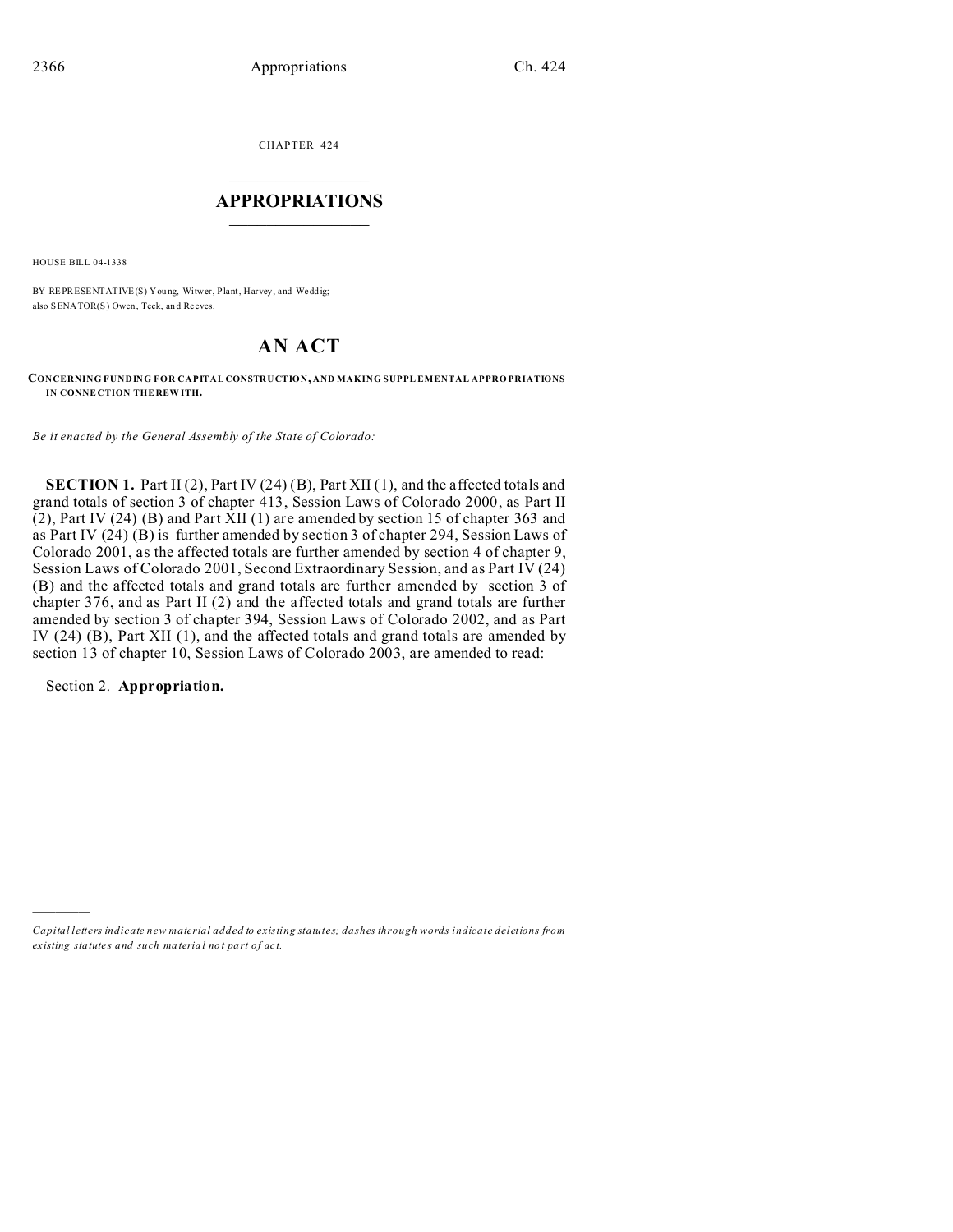## **PART II DEPARTMENT OF CORRECTIONS**

| (2) CAPITAL CONSTRUCTION PROJECTS  |           |           |           |                         |
|------------------------------------|-----------|-----------|-----------|-------------------------|
| Arkansas Valley Correctional       |           |           |           |                         |
| Facility, HVAC Retrofit,           |           |           |           |                         |
| Phase 2 of 2                       | 2,270,030 |           | 2,270,030 |                         |
| San Carlos Correctional            |           |           |           |                         |
| Facility Expansion,                |           |           |           |                         |
| Professional Services              | 1,827,993 |           | 1,081,845 | $746, 148$ <sup>a</sup> |
| Denver Regional Diagnostic         |           |           |           |                         |
| Center,                            |           |           |           |                         |
| Expansion/Renovation               | 1,092,594 |           | 1,092,594 |                         |
|                                    | 916,733   |           | 916,733   |                         |
| Fremont Correctional Facility,     |           |           |           |                         |
| Inmate Hobby Shop                  | 271,959   |           |           | 271,959 <sup>b</sup>    |
| Arkansas Valley Correctional       |           |           |           |                         |
| Facility Chapel                    | 485,000   |           |           | $485,000^{\circ}$       |
| Correctional Industries, Minor     |           |           |           |                         |
| Construction Projects <sup>1</sup> | 250,000   |           |           | $250,000$ <sup>d</sup>  |
|                                    |           | 6,197,576 |           |                         |
|                                    |           | 6,021,715 |           |                         |

<sup>a</sup> This amount shall be from the Corrections Expansion Reserve Fund.

<sup>b</sup> This amount shall be from reserves in the Canteen Reserve Fund.

 $\degree$  This amount shall be from donations.

d This amount shall be from sa les revenues earned by Correctional Indu stries.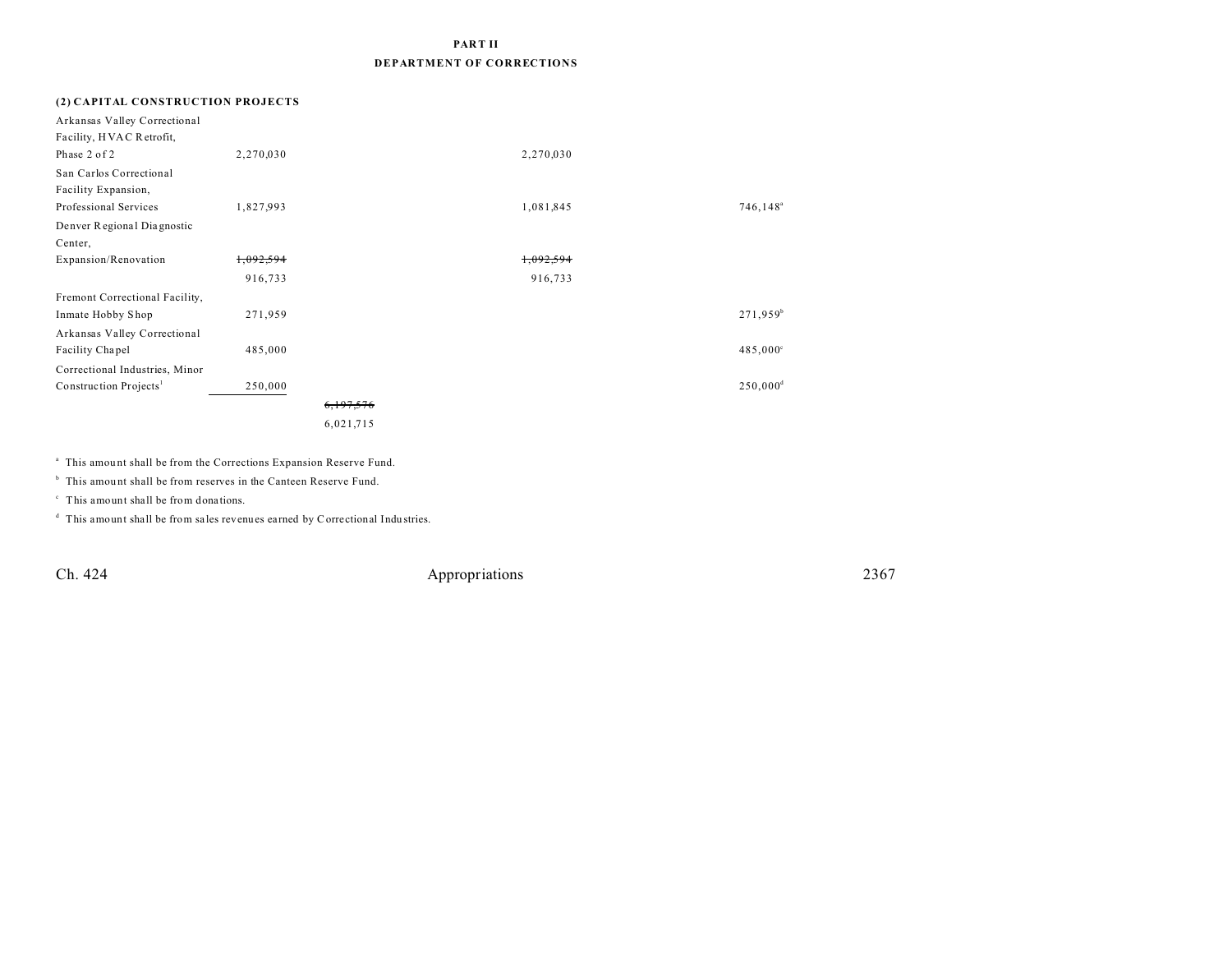| Ch. 424                           | Appropriations               |              |                           |                                                                      |                      |                                       | 2368                    |  |
|-----------------------------------|------------------------------|--------------|---------------------------|----------------------------------------------------------------------|----------------------|---------------------------------------|-------------------------|--|
|                                   |                              |              | <b>APPROPRIATION FROM</b> |                                                                      |                      |                                       |                         |  |
|                                   | ITEM $\&$<br><b>SUBTOTAL</b> | <b>TOTAL</b> | CAPITAL<br><b>FUND</b>    | CAPITAL<br>CONSTRUCTION CONSTRUCTION<br><b>FUND</b><br><b>EXEMPT</b> | CASH<br><b>FUNDS</b> | CASH<br><b>FUNDS</b><br><b>EXEMPT</b> | FEDERAL<br><b>FUNDS</b> |  |
|                                   | $\mathbb{S}$                 | \$           | \$                        | $\mathbb S$                                                          | $\mathbb S$          | \$<br>$\mathbb{S}$                    |                         |  |
|                                   |                              |              |                           |                                                                      |                      |                                       |                         |  |
| <b>TOTALS PART II</b>             |                              |              |                           |                                                                      |                      |                                       |                         |  |
| (CORRECTIONS)                     |                              | \$12,414,201 |                           | \$10,661,094                                                         |                      | \$1,753,107                           |                         |  |
|                                   |                              | \$12,238,340 |                           | \$10,485,233                                                         |                      |                                       |                         |  |
|                                   |                              |              |                           |                                                                      |                      |                                       |                         |  |
|                                   |                              |              |                           | <b>PARTIV</b>                                                        |                      |                                       |                         |  |
|                                   |                              |              |                           | DEPARTMENT OF HIGHER EDUCATION                                       |                      |                                       |                         |  |
| (24) COLORADO HISTORICAL          |                              |              |                           |                                                                      |                      |                                       |                         |  |
| <b>SOCIETY</b>                    |                              |              |                           |                                                                      |                      |                                       |                         |  |
| (B) Capital Construction Projects |                              |              |                           |                                                                      |                      |                                       |                         |  |
| El Pueblo Museum                  |                              |              |                           |                                                                      |                      |                                       |                         |  |
| Development, New                  |                              |              |                           |                                                                      |                      |                                       |                         |  |
| Construction, Phase 3 of 3        | 2,027,425                    |              |                           |                                                                      |                      | 1,617,425                             | 410,000                 |  |
|                                   | 2,379,425                    |              |                           |                                                                      |                      | $1,969,425$ <sup>a</sup>              |                         |  |
| Stephen Hart Research             |                              |              |                           |                                                                      |                      |                                       |                         |  |
| Library Renovation and            |                              |              |                           |                                                                      |                      |                                       |                         |  |
| Expansion EQUIPMENT               |                              |              |                           |                                                                      |                      |                                       |                         |  |
| <b>UPGRADE</b>                    | 395,819                      |              |                           | 345,819                                                              |                      | $50,000$ <sup>*</sup>                 |                         |  |
|                                   | 445,819                      |              |                           |                                                                      |                      | $100,000^a$                           |                         |  |
| Discovery Hall Education          |                              |              |                           |                                                                      |                      |                                       |                         |  |
| Pavilion                          | 442,500                      |              |                           | 442,500                                                              |                      |                                       |                         |  |
|                                   |                              |              |                           |                                                                      |                      |                                       |                         |  |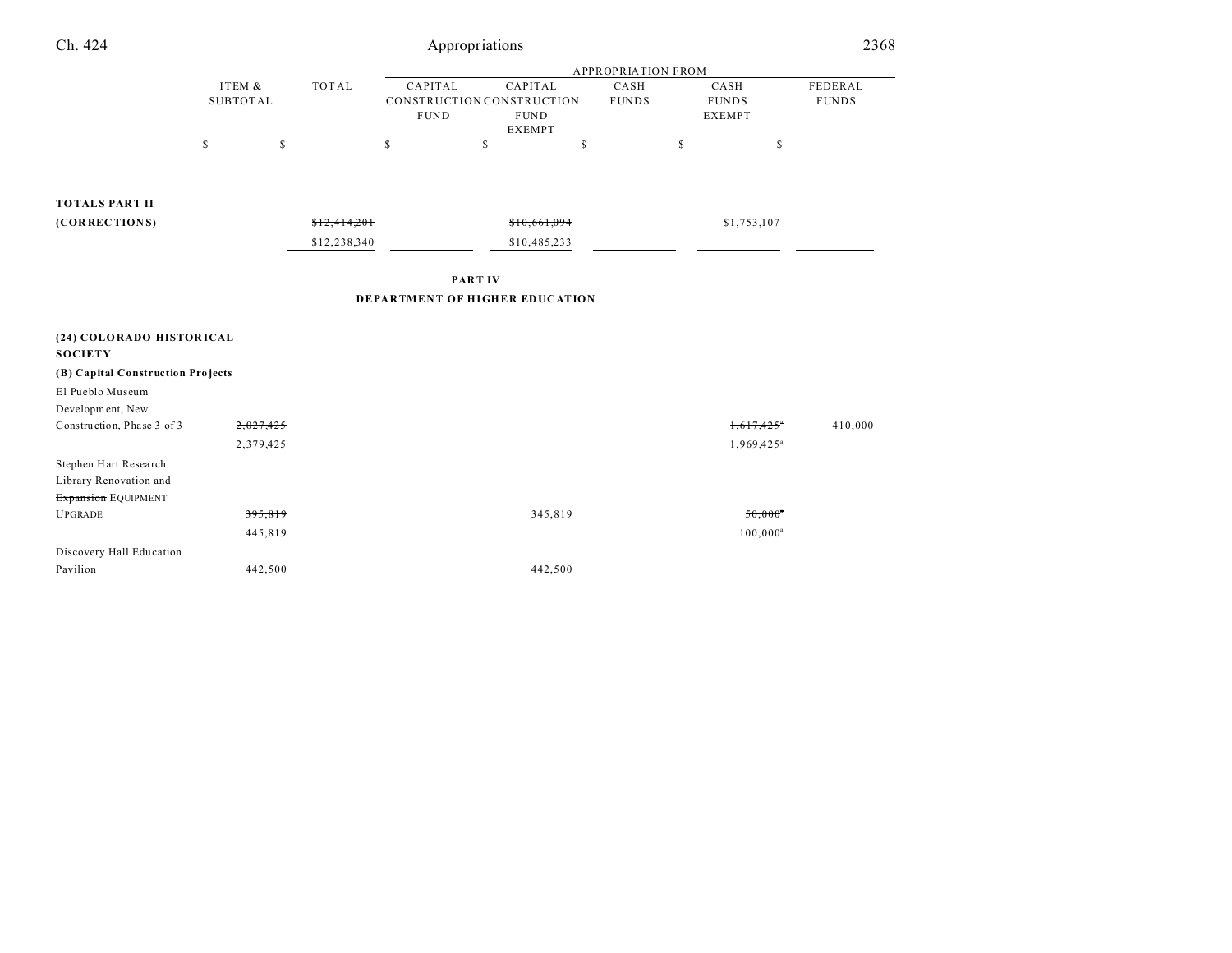| Cumbres & Toltec Scenic                                         |               |                                             |              |                         |             |
|-----------------------------------------------------------------|---------------|---------------------------------------------|--------------|-------------------------|-------------|
| Railroad Commission -                                           |               |                                             |              |                         |             |
| Locomotive Running Gear                                         |               |                                             |              |                         |             |
| Renovation                                                      | 400,000       | 200,000                                     |              | $200,000^b$             |             |
|                                                                 | 3,265,744     |                                             |              |                         |             |
|                                                                 | 3,667,744     |                                             |              |                         |             |
|                                                                 |               |                                             |              |                         |             |
|                                                                 | 3,861,259     |                                             |              |                         |             |
|                                                                 | 4,263,259     |                                             |              |                         |             |
|                                                                 |               |                                             |              |                         |             |
| <sup>a</sup> These amounts shall be from private contributions. |               |                                             |              |                         |             |
| <sup>b</sup> This amount shall be from the state of New Mexico. |               |                                             |              |                         |             |
|                                                                 |               |                                             |              |                         |             |
| <b>TOTALS PART IV</b>                                           |               |                                             |              |                         |             |
| (HIGHER EDUCATION)                                              | \$246,581,941 | \$134,818,579                               | \$18,712,643 | <del>\$90,334,719</del> | \$2,716,000 |
|                                                                 | \$246,983,941 |                                             |              | \$90,736,719            |             |
|                                                                 |               |                                             |              |                         |             |
|                                                                 |               | <b>PART XII</b>                             |              |                         |             |
|                                                                 |               | DEPARTMENT OF PUBLIC HEALTH AND ENVIRONMENT |              |                         |             |
|                                                                 |               |                                             |              |                         |             |
| (1) CAPITAL CONSTRUCTION PROJECTS                               |               |                                             |              |                         |             |
| Small Community                                                 |               |                                             |              |                         |             |
| Wastewater Treatment                                            |               |                                             |              |                         |             |
| Facilities Construction Grants                                  | 3,000,000     | 1,500,000                                   |              | $1,500,000^a$           |             |
| Small Community Drinking                                        |               |                                             |              |                         |             |
| Water Treatment Facilities                                      |               |                                             |              |                         |             |
| <b>Construction Grants</b>                                      | 3,000,000     | 1,500,000                                   |              | $1,500,000^a$           |             |
|                                                                 |               |                                             |              |                         |             |
| Ch. 424                                                         |               | Appropriations                              |              |                         | 2369        |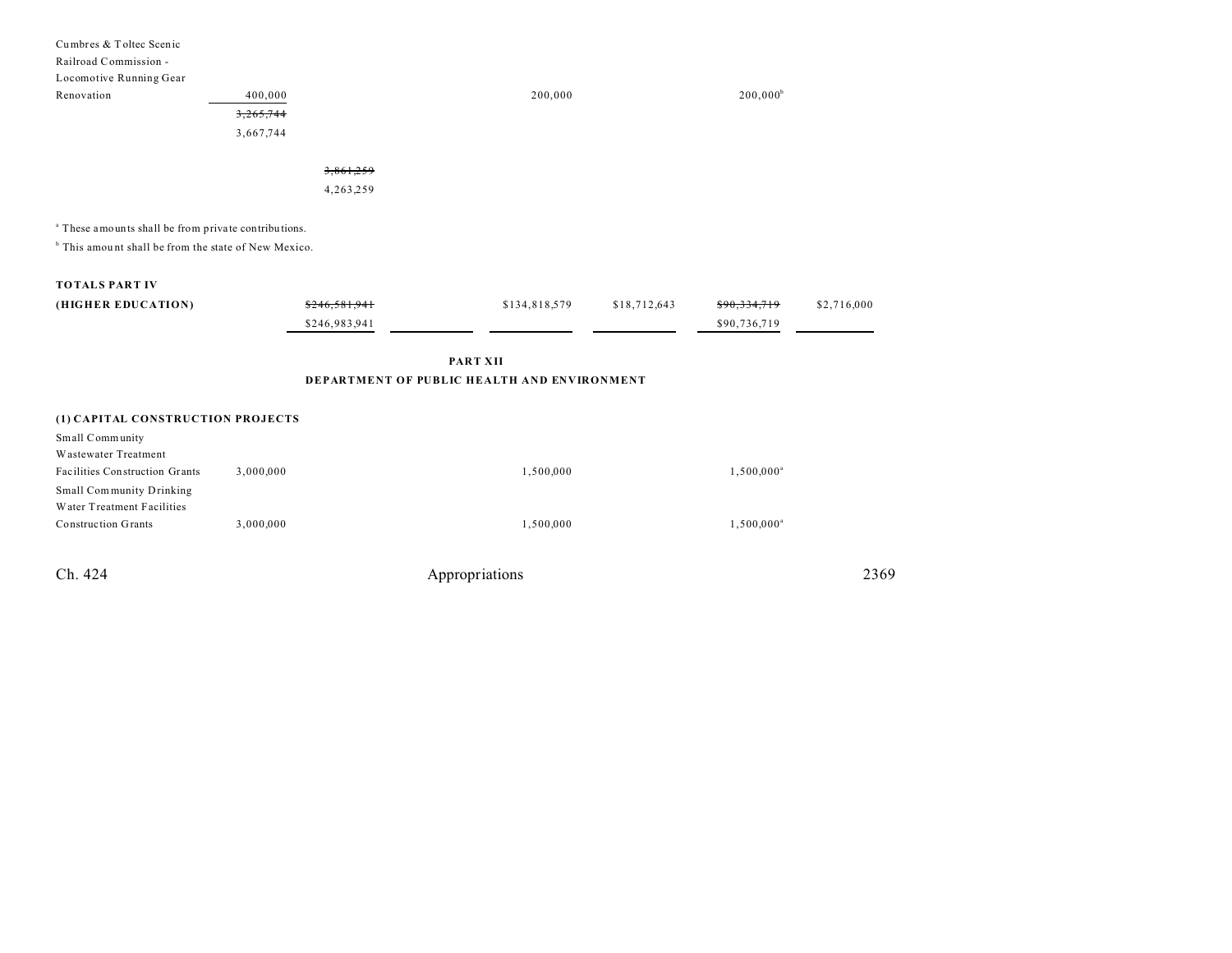| Ch. 424                                             |          | Appropriations |            |             |                              |    |                  | 2370                     |              |
|-----------------------------------------------------|----------|----------------|------------|-------------|------------------------------|----|------------------|--------------------------|--------------|
|                                                     |          |                |            |             |                              |    |                  |                          |              |
|                                                     | ITEM &   |                | TOTAL      | CAPITAL     | CAPITAL                      |    | CASH             | CASH                     | FEDERAL      |
|                                                     | SUBTOTAL |                |            |             | CONSTRUCTION CONSTRUCTION    |    | <b>FUNDS</b>     | <b>FUNDS</b>             | <b>FUNDS</b> |
|                                                     |          |                |            | <b>FUND</b> | <b>FUND</b><br><b>EXEMPT</b> |    |                  | <b>EXEMPT</b>            |              |
|                                                     | \$       | \$             |            | S           | s                            | \$ | \$               | s                        |              |
| Superfund Site Cleanup <sup>10a.4</sup>             |          | 15,110,000     |            |             |                              |    |                  | 800,000 <sup>b</sup>     | 14,310,000   |
| Shattuck Superfund Site<br>Cleanup <sup>10a.5</sup> |          | 29,000,000     |            |             |                              |    |                  | $2,900,000$ <sup>*</sup> | 26,100,000   |
|                                                     |          | 38,500,000     |            |             |                              |    |                  | $3,850,000^{\circ}$      | 34,650,000   |
| Pipet Station Newborn                               |          |                |            |             |                              |    |                  |                          |              |
| Screening Laboratory                                |          | 75,000         |            |             |                              |    | $75,000^{\circ}$ |                          |              |
|                                                     |          |                | 50,185,000 |             |                              |    |                  |                          |              |
|                                                     |          |                | 59,685,000 |             |                              |    |                  |                          |              |

a These amounts shall be from grants and loans from the Local Government Severance Tax Fund pursuant to Section 39-29-110, C.R.S.

b These amounts shall be from reserves in the Hazardous Substance Response Fund pursuant to Section 25-16-104.6, C.R.S.

This amount shall be from the Newborn Screening and Genetic Counseling Cash Funds pursuant to Section 25-4-1006, C.R.S.

## **TOTALS PART XII**

|               | (PUBLIC HEALTH AND     |               |              |                  |              |
|---------------|------------------------|---------------|--------------|------------------|--------------|
| \$50,185,000  | ENVIRONMENT)           | \$3,000,000   | \$75,000     | \$6,700,000      | \$40,410,000 |
| \$59,685,000  |                        |               |              | \$7,650,000      | \$48,960,000 |
|               |                        |               |              |                  |              |
|               | <b>GRAND TOTALS</b>    |               |              |                  |              |
| \$518,967,364 | (CAPITAL CONSTRUCTION) | \$273,206,044 | \$46,147,821 | \$134,482,644*   | \$65,130,855 |
| \$528,693,503 |                        | \$273,030,183 |              | $$135.834.644^a$ | \$73,680,855 |
|               |                        |               |              |                  |              |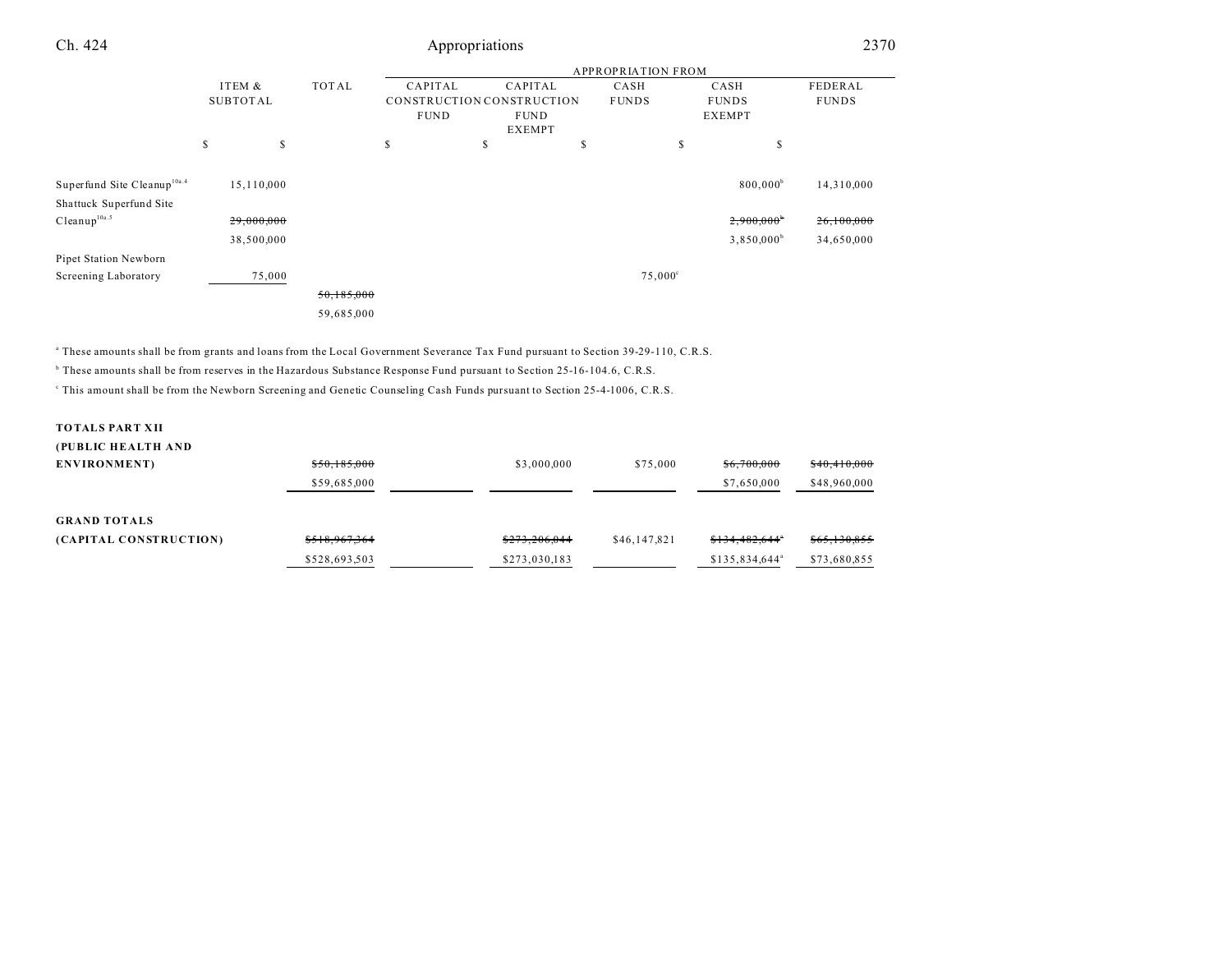<sup>a</sup> Of this amount, \$1,936,470 contains a (T) notation and \$3,047,174 is from the Highway Users Tax Fund pursuant to Section 43-4-201(3)(a), C.R.S.

**SECTION 2.** Part VI (2) (B) and the affected totals and grand totals of section 3 of chapter 363, Session Laws of Colorado 2001, as the affected grand totals are amended by section 5 of chapter 262, Session Laws of Colorado 2001, as the affected totals are amended by section 5 of chapter 9, Session Laws of Colorado 2001, Second Extraordinary Session, and as the affected totals and grand totals of section 3 of the said chapter 363 are amended by section 4 of chapter 376 and section 5 of chapter 394, Session Laws of Colorado 2002, and as the affected totals and grand totals are further amended by section 14 of chapter 10, Session Laws of Colorado 2003, are amended to read:

## Section 3. **Capital construction appropriation.**

## **PART VI DEPARTMENT OF HIGHER EDUCATION**

#### **(2) M ESA STATE COLLEGE**

| (B) Capital Construction Projects |           |           |                   |
|-----------------------------------|-----------|-----------|-------------------|
| School of Humanities and          |           |           |                   |
| Social Sciences, Expansion        |           |           |                   |
| of the Walter Walker Fine         |           |           |                   |
| Arts Center and New               |           |           |                   |
| Construction, Phase 3 of 3        | 5,046,721 | 5,046,721 |                   |
|                                   | 5,977,741 |           | $931,020^{\circ}$ |
| Property Acquisition              | 75,000    |           | $75,000^{\rm a}$  |
|                                   | 5,121,721 |           |                   |
|                                   | 6,052,741 |           |                   |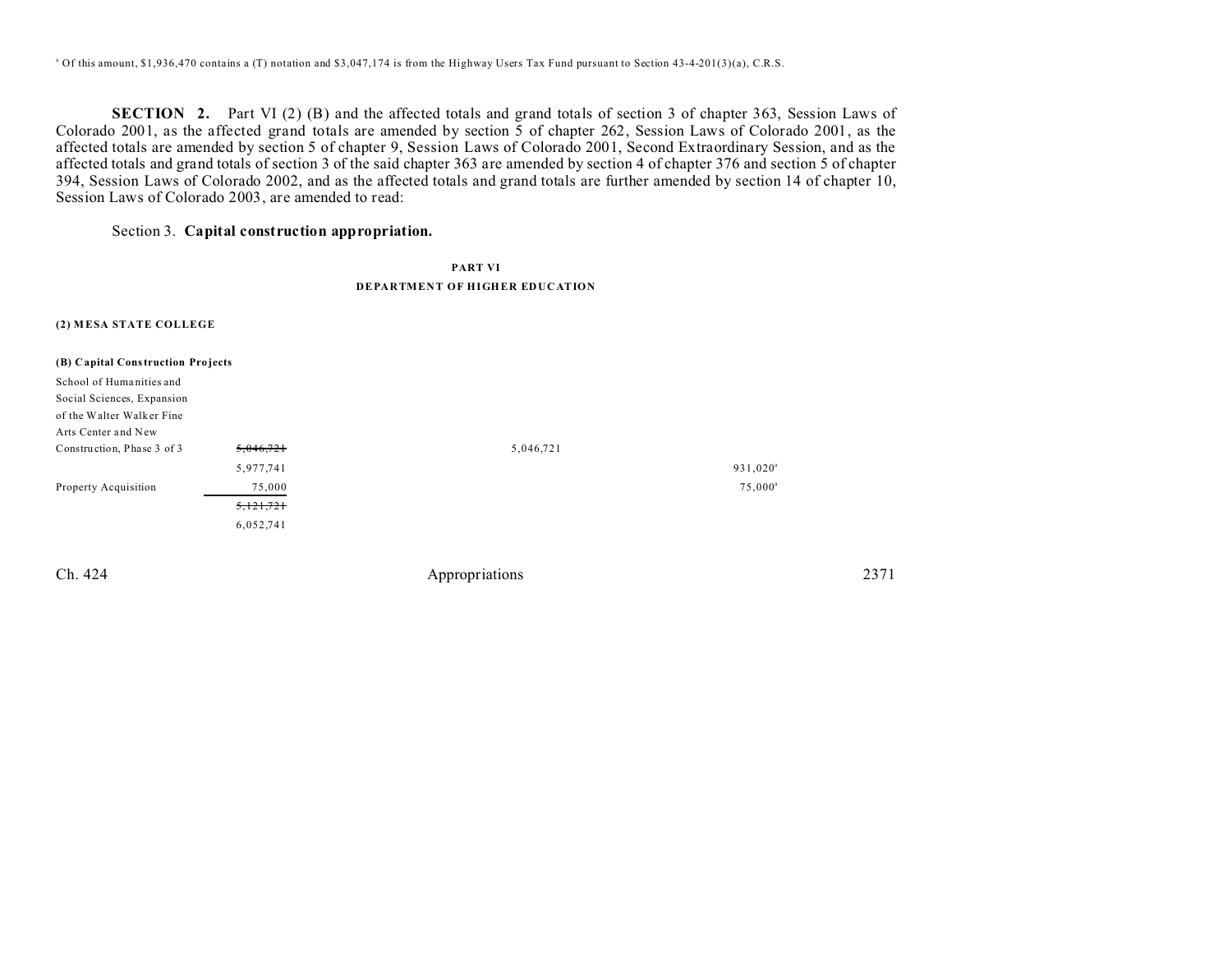| Ch. 424                                                                            |                           |    |               | Appropriations         |                                                                      |   |                           |    | 2372                                  |                         |
|------------------------------------------------------------------------------------|---------------------------|----|---------------|------------------------|----------------------------------------------------------------------|---|---------------------------|----|---------------------------------------|-------------------------|
|                                                                                    |                           |    |               |                        |                                                                      |   | <b>APPROPRIATION FROM</b> |    |                                       |                         |
|                                                                                    | ITEM &<br><b>SUBTOTAL</b> |    | TOTAL         | CAPITAL<br><b>FUND</b> | CAPITAL<br>CONSTRUCTION CONSTRUCTION<br><b>FUND</b><br><b>EXEMPT</b> |   | CASH<br><b>FUNDS</b>      |    | CASH<br><b>FUNDS</b><br><b>EXEMPT</b> | FEDERAL<br><b>FUNDS</b> |
|                                                                                    | \$                        | \$ |               | S                      | \$                                                                   | S |                           | \$ | $\mathbb S$                           |                         |
|                                                                                    |                           |    | 5,196,721     |                        |                                                                      |   |                           |    |                                       |                         |
|                                                                                    |                           |    | 6,127,741     |                        |                                                                      |   |                           |    |                                       |                         |
| <sup>a</sup> This amount THESE AMOUNTS shall be from exempt institutional sources. |                           |    |               |                        |                                                                      |   |                           |    |                                       |                         |
| <b>TOTALS PART VI</b>                                                              |                           |    |               |                        |                                                                      |   |                           |    |                                       |                         |
| (HIGHER EDUCATION)                                                                 |                           |    | \$179,563,177 |                        | \$66,491,598                                                         |   | \$19,560,496              |    | \$90,438,083                          | \$3,073,000             |
|                                                                                    |                           |    | \$180,494,197 |                        |                                                                      |   |                           |    | \$91,369,103                          |                         |
| <b>GRAND TOTALS</b>                                                                |                           |    |               |                        |                                                                      |   |                           |    |                                       |                         |
| (CAPITAL CONSTRUCTION) <sup>5a</sup>                                               |                           |    | \$303,301,935 |                        | \$98,904,724                                                         |   | \$52,935,277              |    | \$138,354,835"                        | \$13,107,099            |
|                                                                                    |                           |    | \$304,232,955 |                        |                                                                      |   |                           |    | \$139,285,855 <sup>a</sup>            |                         |

<sup>a</sup> Of this amount, \$3,803,888 contains a (T) notation and \$5,690 is from the Highway Users Tax Fund pursuant to Section 43-4-201 (3) (a), C.R.S.

**SECTION 3.** Part III (9)(A) and Part XI (1) and the affected totals of section 3 of chapter 399, Session Laws of Colorado 2002, as the affected totals of the said Part III are amended by section 3 of chapter 395, Session Laws of Colorado 2002, and as the affected grand totals are amended by section 15 of chapter 10 and as the said Part XI (1) and the affected totals are further amended by section 13 of chapter 449, Session Laws of Colorado 2003, are amended to read: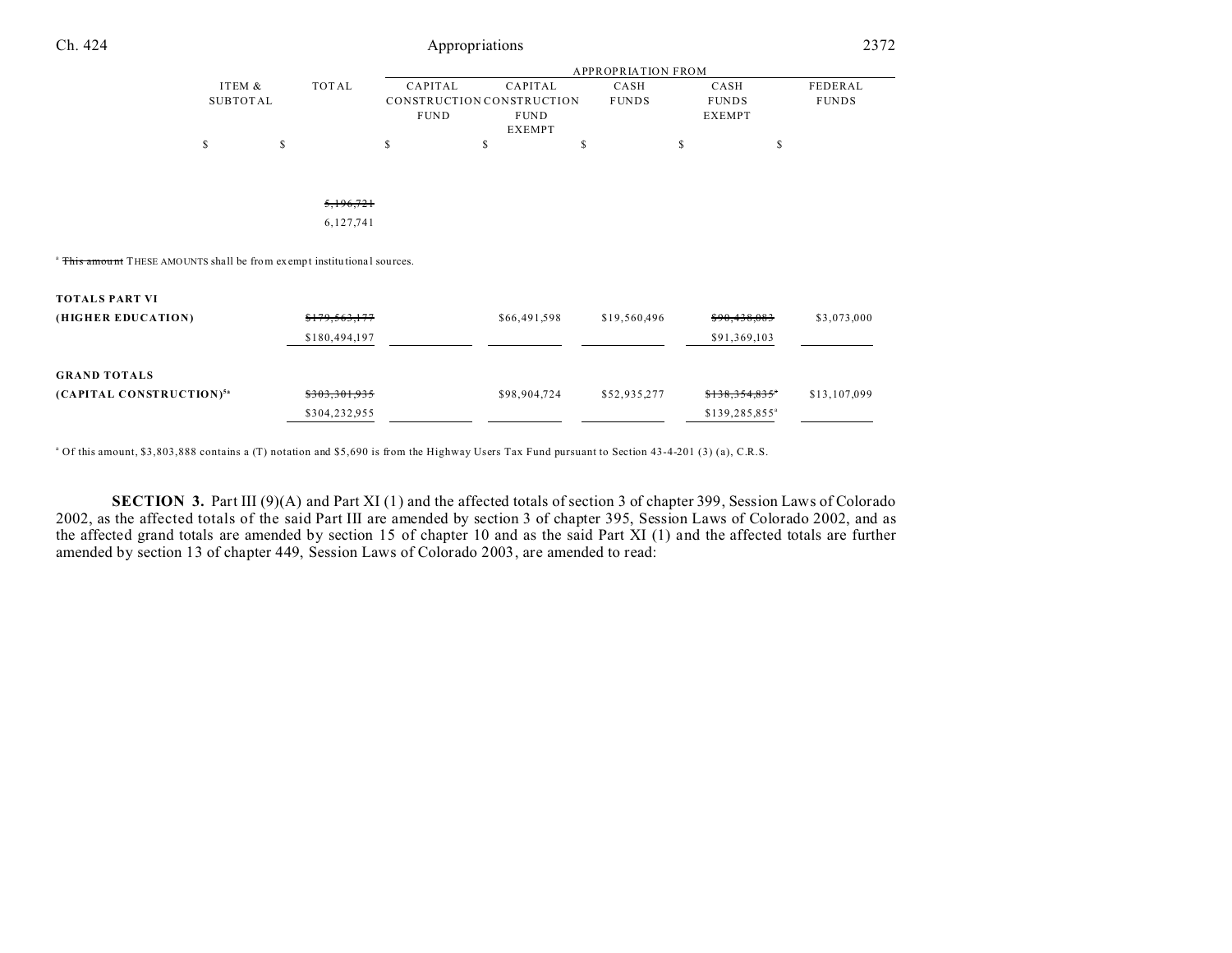# Section 3. Capital construction appropriation.

**PART III** 

**DEPARTMENT OF HIGHER EDUCATION** 

| (9) COLORADO HISTORICAL<br><b>SOCIETY</b> |           |           |         |                      |         |
|-------------------------------------------|-----------|-----------|---------|----------------------|---------|
| (A) Capital Construction                  |           |           |         |                      |         |
| Fort Vasquez Museum                       |           |           |         |                      |         |
| MUSEUM, Renovations                       |           |           |         |                      |         |
| <b>LANDSCAPE UPGRADES AND</b>             |           |           |         |                      |         |
| <b>ADOBE FORT PRESERVATION</b>            | 114,500   |           |         | $25,000^{\circ}$     | 89,500  |
|                                           | 421,780   |           |         | $147,000^{\circ}$    | 274,780 |
| Cumbres and Toltec Scenic                 |           |           |         |                      |         |
| Railroad Commission,                      |           |           |         |                      |         |
| Railroad Track Upgrades                   | 1,000,000 |           | 100,000 | $100,000^{\rm b}$    | 800,000 |
| Cumbres and Toltec Scenic                 |           |           |         |                      |         |
| Railroad Commission,                      |           |           |         |                      |         |
| Locomotive Boilers                        | 140,000   |           | 70,000  | $70,000^{\rm b}$     |         |
| Regional Museum                           |           |           |         |                      |         |
| Preservation Projects                     | 385,000   |           |         | 385,000 <sup>a</sup> |         |
| El Pueblo Museum,                         |           |           |         |                      |         |
| <b>Education Facility</b>                 |           |           |         |                      |         |
| Renovation and New                        |           |           |         |                      |         |
| Construction                              | 850,000   |           |         | 850,000°             |         |
|                                           |           | 2,489,500 |         |                      |         |
|                                           |           | 2,796,780 |         |                      |         |
|                                           |           |           |         |                      |         |

Ch. 424

 ${\large \bf Approxations}$ 

2373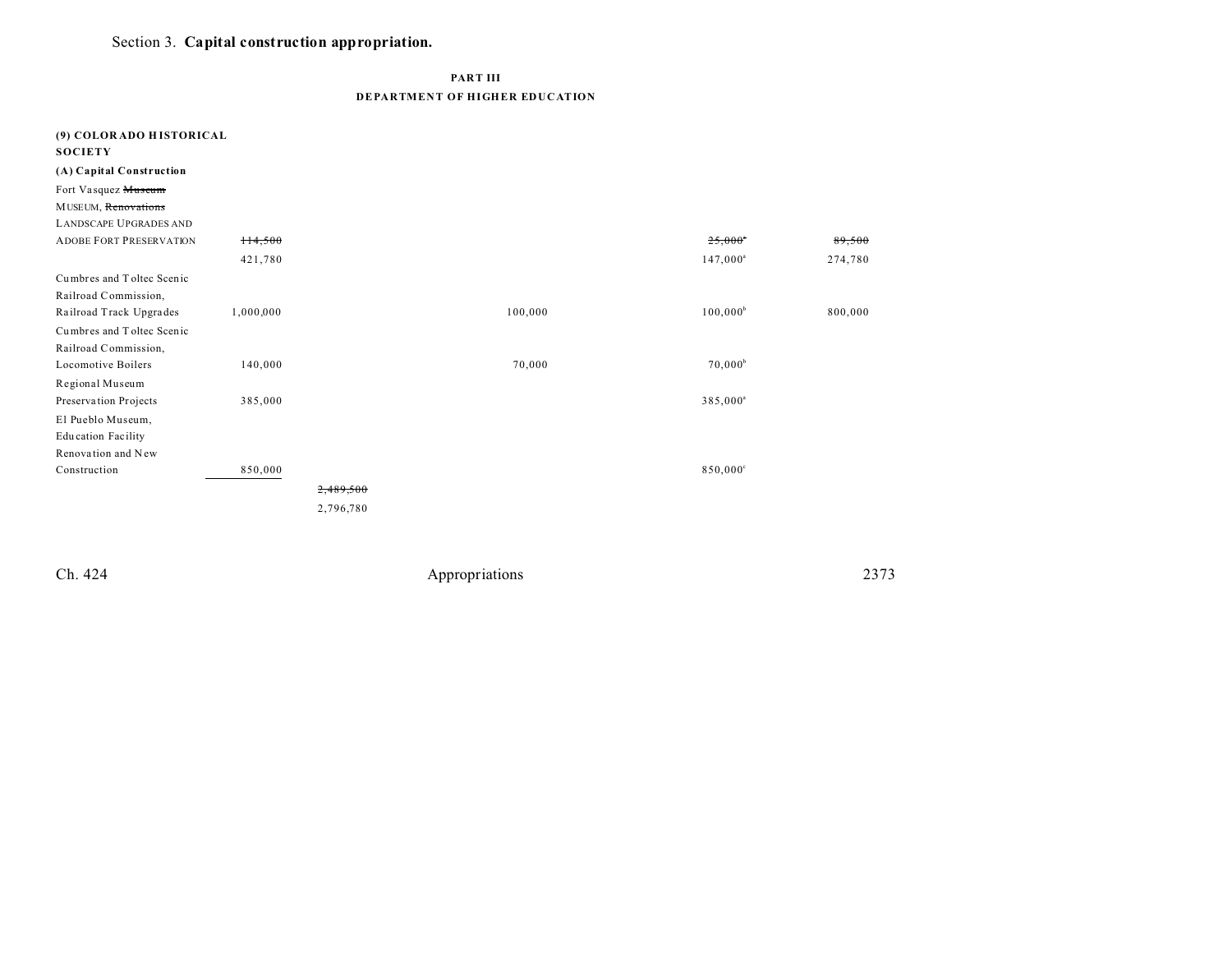# Ch. 424 Appropriations 2374

|          |       |             | APPROPRIATION FROM        |              |               |              |  |  |  |
|----------|-------|-------------|---------------------------|--------------|---------------|--------------|--|--|--|
| ITEM &   | TOTAL | CAPITAL     | CAPITAL                   | CASH         | CASH          | FEDERAL      |  |  |  |
| SUBTOTAL |       |             | CONSTRUCTION CONSTRUCTION | <b>FUNDS</b> | <b>FUNDS</b>  | <b>FUNDS</b> |  |  |  |
|          |       | <b>FUND</b> | <b>FUND</b>               |              | <b>EXEMPT</b> |              |  |  |  |
|          |       |             | <b>EXEMPT</b>             |              |               |              |  |  |  |
|          |       |             |                           |              |               |              |  |  |  |

a These amou nts shall be from the State Historical Fund.

<sup>b</sup> These amounts shall be from the state of New Mexico.

This amount shall be from private donations, State Historical Fund insurance proceeds, and unrestricted funds.

#### **TOTALS PART III**

| (HIGHER EDUCATION) | \$93,671,048 | \$6,930,162 | \$85,851,386 | \$889,500   |
|--------------------|--------------|-------------|--------------|-------------|
|                    | \$93,978,328 |             | \$85,973,386 | \$1,074,780 |
|                    |              |             |              |             |

**PART XI DEPARTMENT OF REVENUE**

### **(1) CAPITAL CONSTRUCTION**

| Titling and Registration      |           |                     |
|-------------------------------|-----------|---------------------|
| System                        | 2,140,764 | $2,140,764^{\circ}$ |
| State Lottery, Computer       |           |                     |
| Migration to Open Systems     | 000,000.  | $1,600,000^{\circ}$ |
| Ports of Entry, Semi-portable |           |                     |
| Scale Replacement             | 129,854   | 129.854°            |
| Trinidad Port of Entry,       |           |                     |
| <b>Building Replacement</b>   | 275,501   | $275.501^{\circ}$   |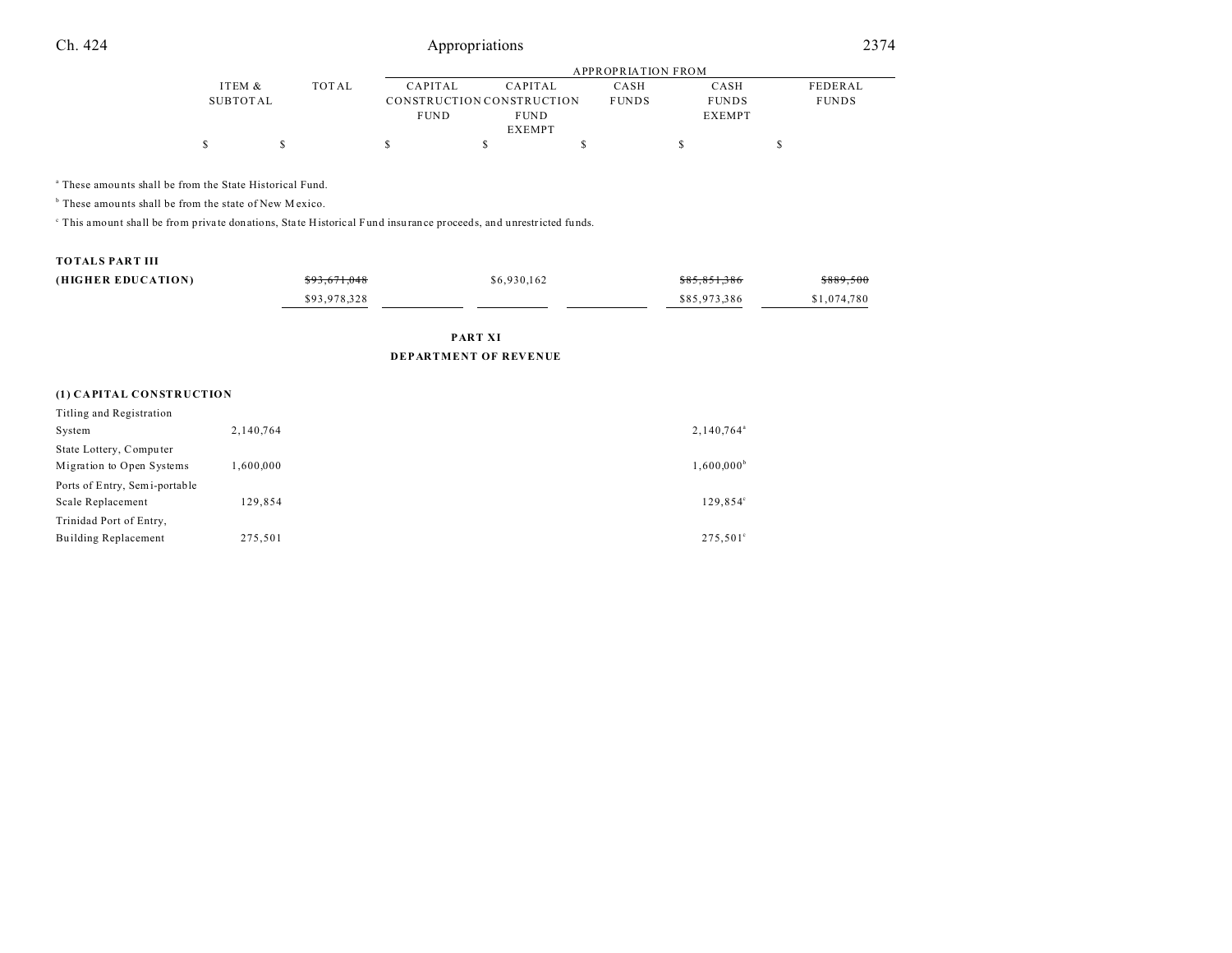| Motor Carrier Services          |         |           |                   |  |
|---------------------------------|---------|-----------|-------------------|--|
| Division, Fort Collins, Port of |         |           |                   |  |
| Entry, Building Replacement     | 380,904 |           | 380,904           |  |
|                                 | 318,000 |           | $318,000^{\circ}$ |  |
|                                 |         | 4,527,023 |                   |  |
|                                 |         | 4,464,119 |                   |  |
|                                 |         |           |                   |  |
|                                 |         |           |                   |  |

<sup>a</sup> This amount shall be from the Colorado State Titling and Registration Account.

<sup>b</sup> This amount shall be from the State Lottery Fund.

These amounts shall be from the Highway Users Tax Fund pursuant to Section 43-4-201 (3) (a), C.R.S.

## **TOTALS PART XI**

| (REVENUE) | \$4,527,023 | \$4,527,023"              |
|-----------|-------------|---------------------------|
|           | \$4,464,119 | $$4,464,119$ <sup>a</sup> |

<sup>a</sup> Of this amount, \$786,259 \$723,355 is from the Highway Users Tax Fund pursuant to Section 43-4-201 (3) (a), C.R.S.

| <b>GRAND TOTALS</b>    |               |              |              |                            |                         |
|------------------------|---------------|--------------|--------------|----------------------------|-------------------------|
| (CAPITAL CONSTRUCTION) | \$208,852,877 | \$22,385,134 | \$45,126,854 | <del>\$122.427.920</del> * | <del>\$18,912,969</del> |
|                        | \$209,097,253 |              |              | $$122,487,016^a$           | \$19,098,249            |

<sup>a</sup> Of this amount, \$8,435,454 contains a (T) notation and <del>\$1,010,012</del> \$947,108 is from the Highway Users Tax Fund pursuant to Section 43-4-201 (3) (a), C.R.S.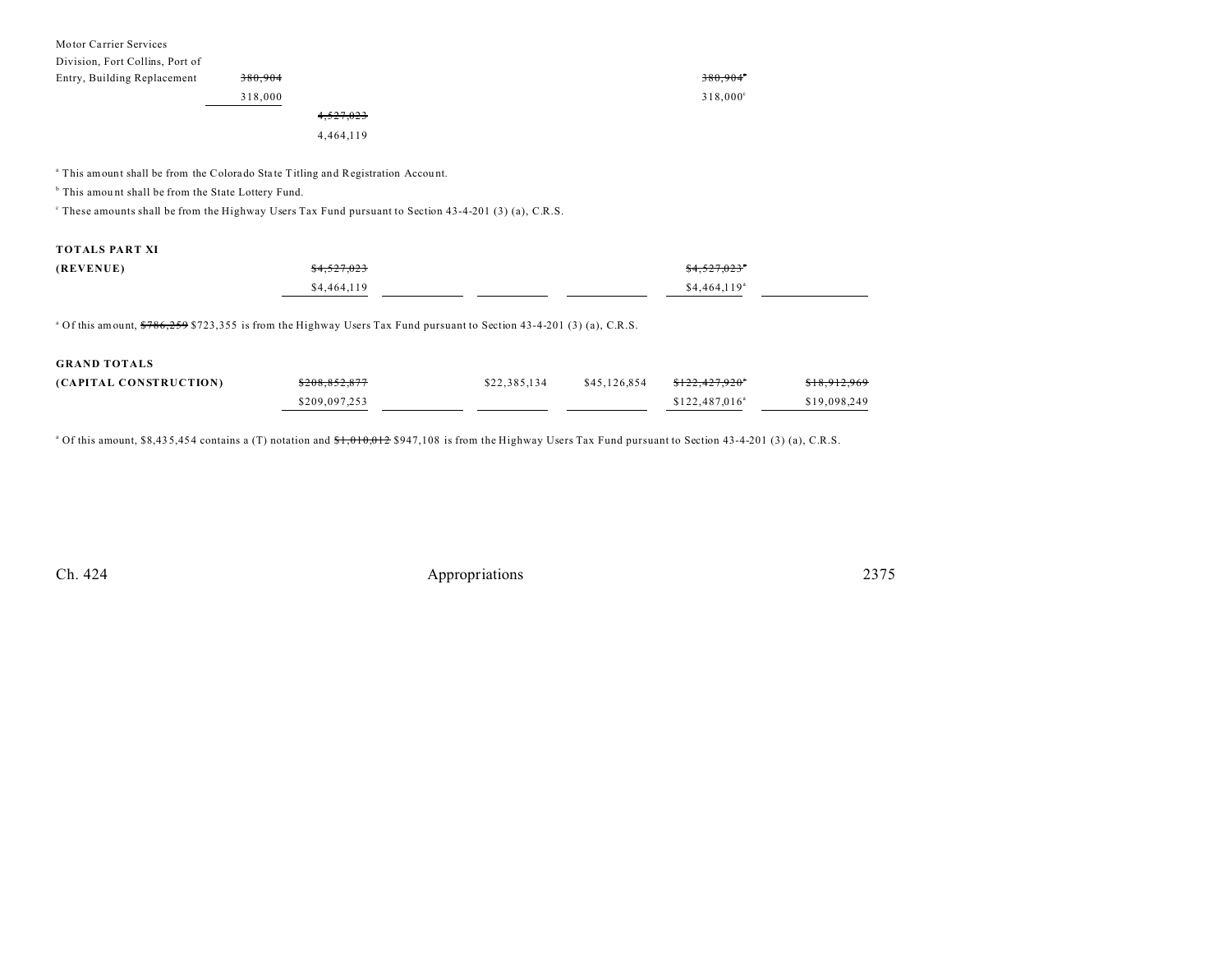$\begin{array}{ccccccccccc} \texttt{\$} & & \texttt{\$} & & \texttt{\$} & & \texttt{\$} & & \texttt{\$} & & \texttt{\$} & & \texttt{\$} & & \texttt{\$} & & \texttt{\$} & & \texttt{\$} & & \texttt{\$} & & \texttt{\$} & & \texttt{\$} & & \texttt{\$} & & \texttt{\$} & & \texttt{\$} & & \texttt{\$} & & \texttt{\$} & & \texttt{\$} & & \texttt{\$} & & \texttt{\$} & & \texttt{\$} & & \texttt{\$} & & \texttt{\$} & & \texttt{\$} & & \texttt{\$} & & \texttt$ 

**SECTION 4.** Part III (2) (A) and (10) (A), Part VI (1) (A), and Part IX (1) and the affected totals of section 3 of chapter 449, Session Laws of Colorado 2003, are amended, and the said section 3 is further amended BY THE ADDITION OF A NEW PART, to read:

## Section 3. **Capital Construction Appropriation.**

### **PART III**

#### **DEPARTMENT OF HIGHER EDUCATION**

| (2) COLORADO STATE UNIVERSITY |            |                      |           |
|-------------------------------|------------|----------------------|-----------|
| (A) Capital Construction      |            |                      |           |
| Bioenvironmental Research     |            |                      |           |
| Building Expansion            | 10,250,000 | $1,500,000^{\circ}$  | 8,750,000 |
| Dia gnostic Equipment,        |            |                      |           |
| Veterinary Teaching           |            |                      |           |
| Hospital                      | 1,320,193  | $1,320,193^{\circ}$  |           |
| <b>Engineering Entrance</b>   |            |                      |           |
| Enhancement and Office        |            |                      |           |
| Addition                      | 896,025    | 896,025 <sup>a</sup> |           |
|                               |            |                      |           |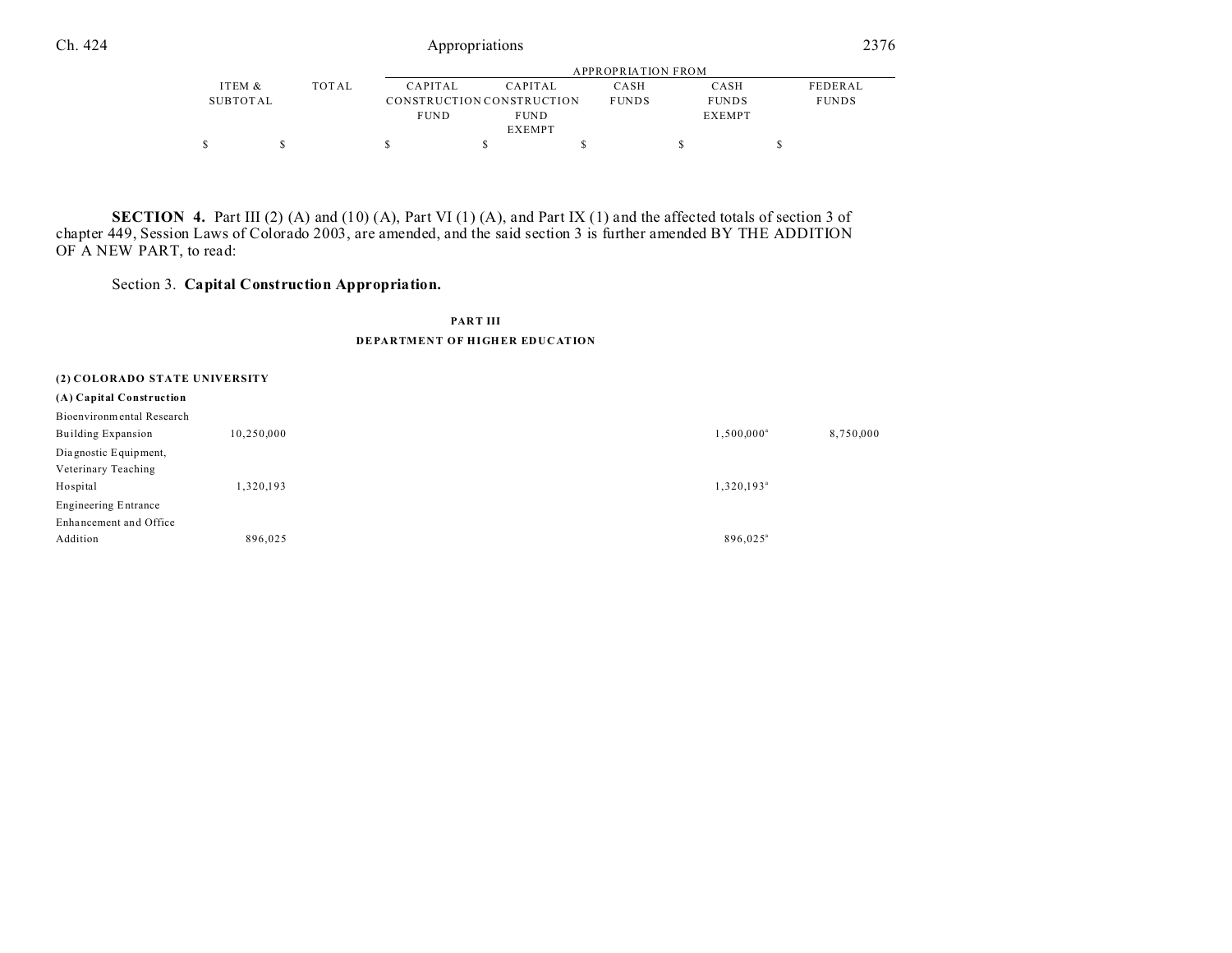| CHILL Antenna              |            |            |                         |           |
|----------------------------|------------|------------|-------------------------|-----------|
| Replacement                | 1,673,010  |            | $1,673,010^{b}$         |           |
| Core Animal Diagnostic     |            |            |                         |           |
| Laboratory Modular Unit    | 1,282,668  |            | $1,282,668^b$           |           |
| <b>HUGHES STADIUM</b>      |            |            |                         |           |
| <b>IMPROVEMENTS AND</b>    |            |            |                         |           |
| <b>EXPANSION</b>           | 1,256,750  |            | $1,256,750^{\circ}$     |           |
| Natural Resources Research |            |            |                         |           |
| Center                     | 38,633,100 |            | 38,633,100 <sup>b</sup> |           |
| New Student Housing, Main  |            |            |                         |           |
| Campus Southwest           | 18,533,339 |            | 18,533,339 <sup>b</sup> |           |
| REGIONAL BIOCONTAINMENT    |            |            |                         |           |
| <b>LABORATORY</b>          | 1,500,000  |            | $250,000^a$             | 1,250,000 |
| University Center for the  |            |            |                         |           |
| Arts                       | 4,920,000  |            | 4,920,000 <sup>a</sup>  |           |
|                            |            | 77,508,335 |                         |           |
|                            |            | 80,265,085 |                         |           |

<sup>a</sup> These amounts shall be from exempt institutional sources.

<sup>b</sup> These amounts shall be from exempt institutional sources. They meet the criteria in Section 24-75-303(3)(a)(II), C.R.S. and are shown here for informational purposes only. Therefore, they shall not be accounted for in the State's Capital Construction Fu nd and the limitations on encumbrance timeliness and u se of internal workforce do not apply.

| (10) COLORADO HISTORICAL<br><b>SOCIETY</b> |                |             |      |
|--------------------------------------------|----------------|-------------|------|
| (A) Capital Construction                   |                |             |      |
| Regional Museum                            |                |             |      |
| Preservation Projects                      | 295.000        | $295,000^a$ |      |
| Ch. 424                                    | Appropriations |             | 2377 |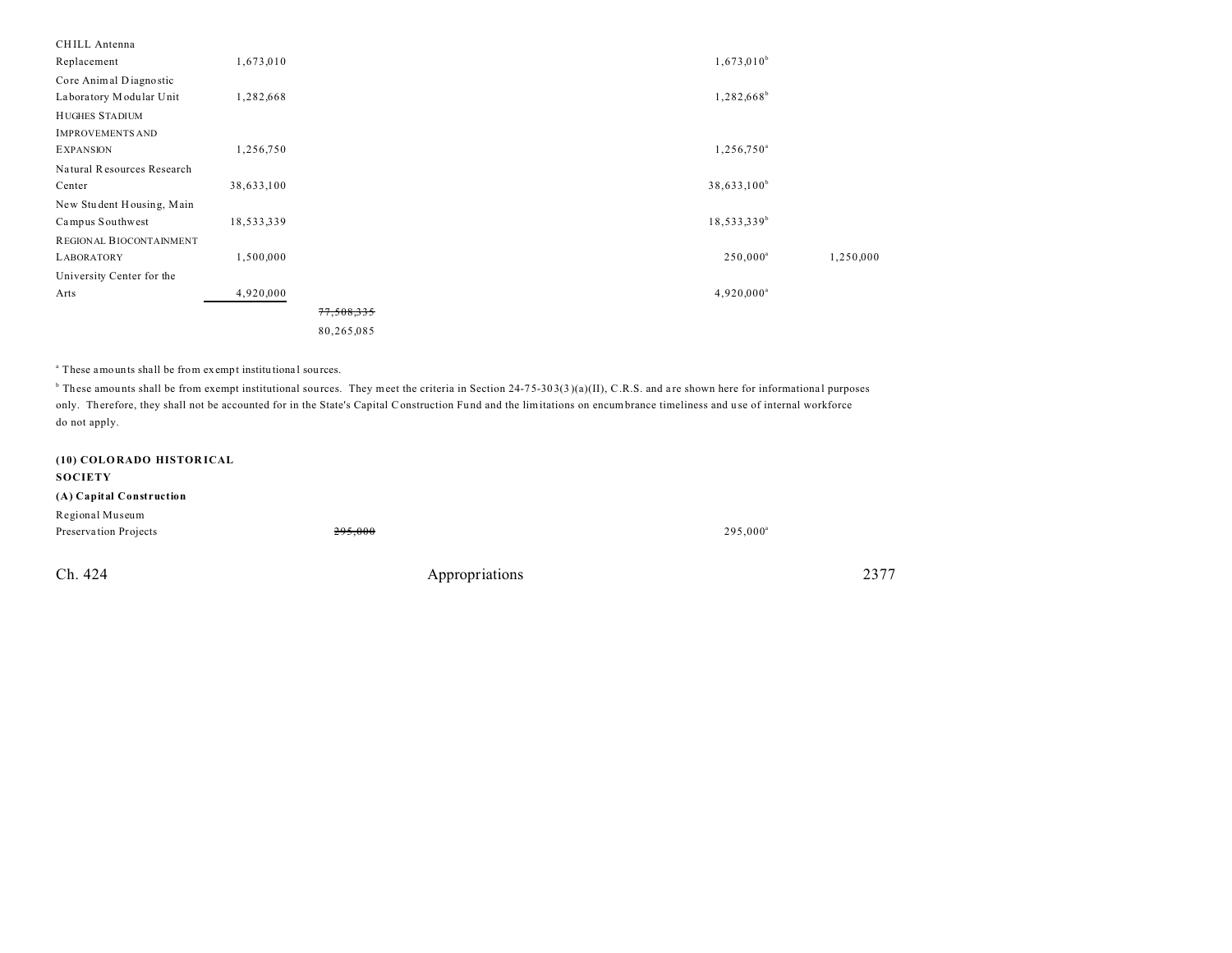| Ch. 424                                                            |                                           | Appropriations |              |                                                                                                                        |           |  |                                       |             |                         |  |
|--------------------------------------------------------------------|-------------------------------------------|----------------|--------------|------------------------------------------------------------------------------------------------------------------------|-----------|--|---------------------------------------|-------------|-------------------------|--|
|                                                                    |                                           |                |              | <b>APPROPRIATION FROM</b>                                                                                              |           |  |                                       |             |                         |  |
|                                                                    | ITEM &<br><b>TOTAL</b><br><b>SUBTOTAL</b> |                |              | CAPITAL<br>CAPITAL<br>CASH<br>CONSTRUCTION CONSTRUCTION<br><b>FUNDS</b><br><b>FUND</b><br><b>FUND</b><br><b>EXEMPT</b> |           |  | CASH<br><b>FUNDS</b><br><b>EXEMPT</b> |             | FEDERAL<br><b>FUNDS</b> |  |
|                                                                    | $\mathbb S$                               | \$             | $\mathbb{S}$ | \$                                                                                                                     | \$        |  | \$                                    | $\mathbb S$ |                         |  |
|                                                                    | 295,000                                   |                |              |                                                                                                                        |           |  |                                       |             |                         |  |
| UTE INDIAN MUSEUM IN                                               |                                           |                |              |                                                                                                                        |           |  |                                       |             |                         |  |
| MONTROSE, LANDSCAPE                                                |                                           |                |              |                                                                                                                        |           |  |                                       |             |                         |  |
| PRESERVATION/UPGRADE                                               |                                           | 404,490        |              |                                                                                                                        |           |  | $280, 200^a$                          |             | 124,290                 |  |
|                                                                    |                                           | 699,490        |              |                                                                                                                        |           |  |                                       |             |                         |  |
| This amount THESE AMOUNTS shall be from the State Historical Fund. |                                           |                |              |                                                                                                                        |           |  |                                       |             |                         |  |
| <b>TOTALS PART III</b>                                             |                                           |                |              |                                                                                                                        |           |  |                                       |             |                         |  |
| (HIGHER EDUCATION)                                                 |                                           | \$374,347,884  |              |                                                                                                                        | \$519,779 |  | \$363,328,105                         |             | \$10,500,000            |  |
|                                                                    |                                           | \$377,509,124  |              |                                                                                                                        |           |  | \$365,115,055                         |             | \$11,874,290            |  |
|                                                                    |                                           |                |              | PART V.5                                                                                                               |           |  |                                       |             |                         |  |
|                                                                    |                                           |                |              | <b>DEPARTMENT OF MILITARY AFFAIRS</b>                                                                                  |           |  |                                       |             |                         |  |
| (1) CAPITAL CONSTRUCTION                                           |                                           |                |              |                                                                                                                        |           |  |                                       |             |                         |  |
| <b>VETERANS MEMORIAL</b>                                           |                                           |                |              |                                                                                                                        |           |  |                                       |             |                         |  |
| CEMETERY, STORAGE SHED                                             |                                           |                | 44,241       |                                                                                                                        |           |  | $30,741$ <sup>a</sup>                 |             | 13,500                  |  |
|                                                                    |                                           |                |              |                                                                                                                        |           |  |                                       |             |                         |  |

 $^{\rm a}$  THIS AMOUNT SHALL BE FROM THE RESERVE BALANCE OF THE WESTERN SLOPE MILITARY VETERANS FUND, ESTABLISHED PURSUANT TO SECTION 28-5-70 8(1)(a).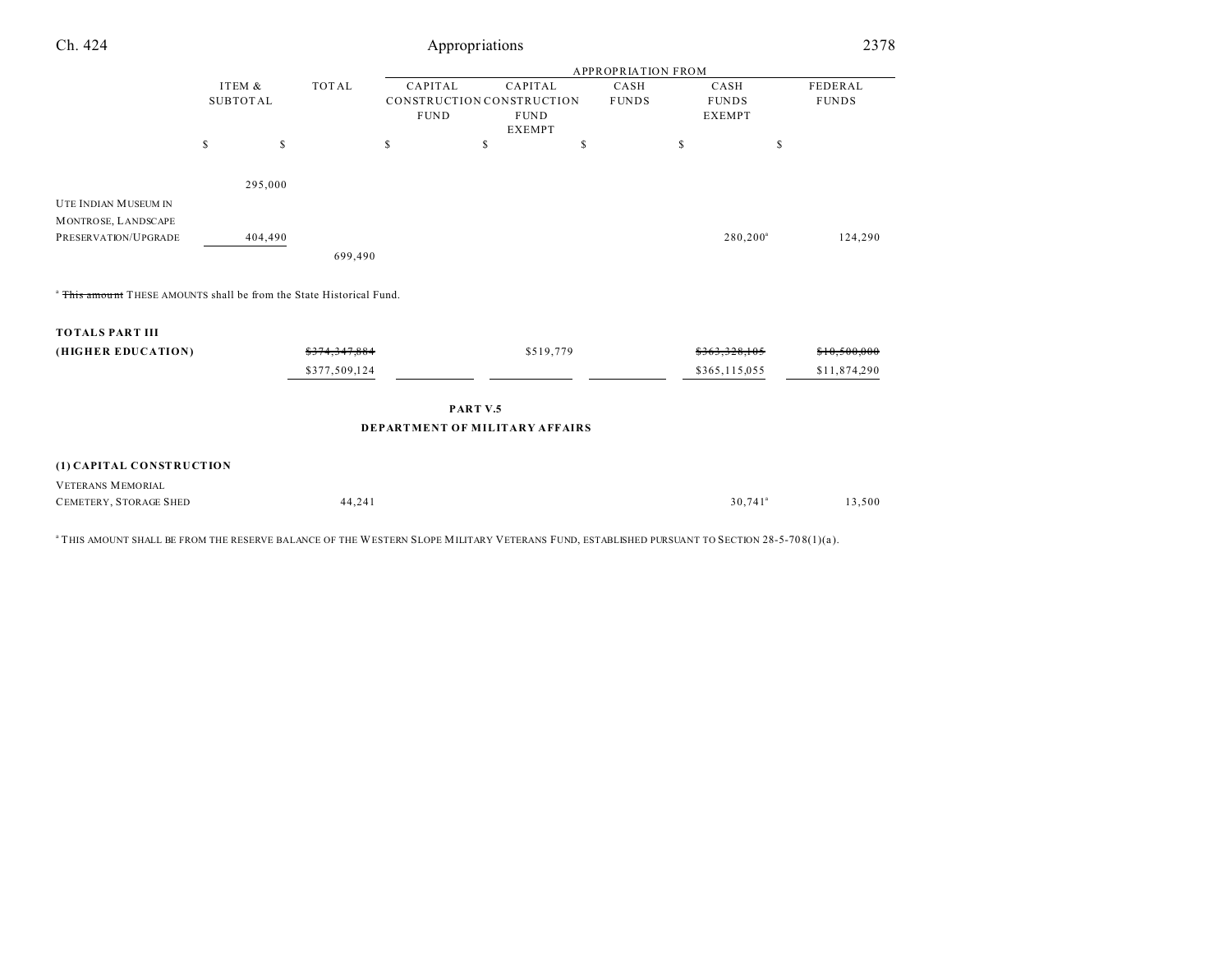| <b>LS PART V.5</b><br>TOTAL |          |  |         |          |
|-----------------------------|----------|--|---------|----------|
| (MILITARY AFFAIRS)          | \$44,241 |  | \$30.74 | \$13,500 |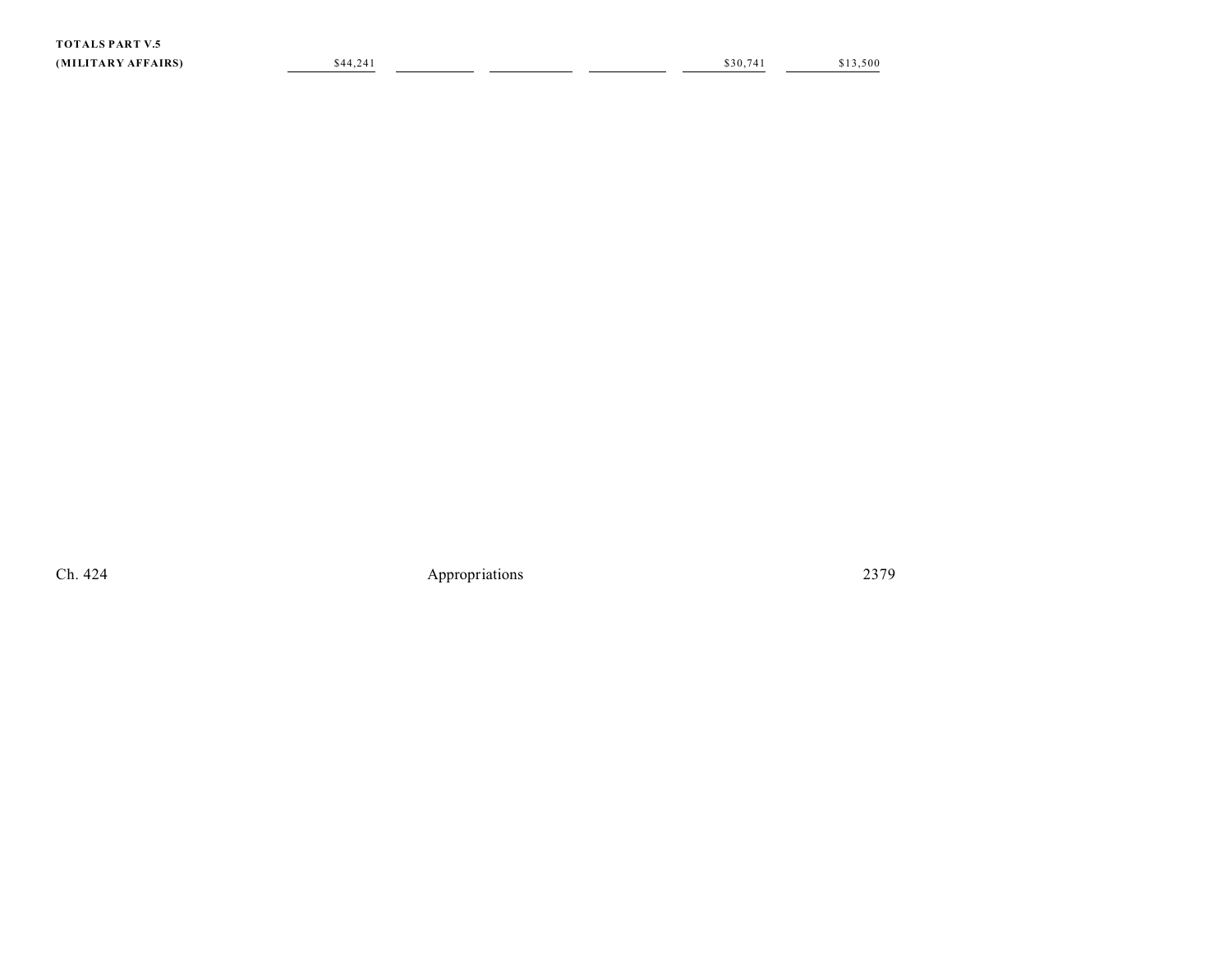| Ch. 424                                                                               |                           | 2380<br>Appropriations    |                                 |                                                                      |              |                      |                                       |                        |                         |  |  |
|---------------------------------------------------------------------------------------|---------------------------|---------------------------|---------------------------------|----------------------------------------------------------------------|--------------|----------------------|---------------------------------------|------------------------|-------------------------|--|--|
|                                                                                       |                           | <b>APPROPRIATION FROM</b> |                                 |                                                                      |              |                      |                                       |                        |                         |  |  |
|                                                                                       | ITEM &<br><b>SUBTOTAL</b> | <b>TOTAL</b>              | CAPITAL<br><b>FUND</b>          | CAPITAL<br>CONSTRUCTION CONSTRUCTION<br><b>FUND</b><br><b>EXEMPT</b> |              | CASH<br><b>FUNDS</b> | CASH<br><b>FUNDS</b><br><b>EXEMPT</b> |                        | FEDERAL<br><b>FUNDS</b> |  |  |
|                                                                                       | \$<br>\$                  |                           | \$                              | $\mathbb S$                                                          | $\mathbb{S}$ |                      | \$                                    | \$                     |                         |  |  |
|                                                                                       |                           |                           |                                 | <b>PART VI</b>                                                       |              |                      |                                       |                        |                         |  |  |
|                                                                                       |                           |                           | DEPARTMENT OF NATURAL RESOURCES |                                                                      |              |                      |                                       |                        |                         |  |  |
| (1) DIVISION OF PARKS AND OUTDOOR                                                     |                           |                           |                                 |                                                                      |              |                      |                                       |                        |                         |  |  |
| <b>RECREATION</b>                                                                     |                           |                           |                                 |                                                                      |              |                      |                                       |                        |                         |  |  |
| (A) CAPITAL CONSTRUCTION AND CONTROLLED MAINTENANCE                                   |                           |                           |                                 |                                                                      |              |                      |                                       |                        |                         |  |  |
| Barbour Ponds State Park                                                              |                           |                           |                                 |                                                                      |              |                      |                                       |                        |                         |  |  |
| Renovation                                                                            | 800,000                   |                           |                                 |                                                                      |              |                      |                                       | 800,000 <sup>a</sup>   |                         |  |  |
| Boat Ramp Breakwater<br>Structure, John Martin                                        |                           |                           |                                 |                                                                      |              |                      |                                       |                        |                         |  |  |
| Reservoir                                                                             | 188,000                   |                           |                                 |                                                                      |              |                      |                                       |                        | 188,000                 |  |  |
| <b>RESERVOIR ENHANCEMENTS</b>                                                         | 188,000                   |                           |                                 |                                                                      |              |                      |                                       |                        | 188,000                 |  |  |
| Chatfield, Cherry Creek and<br>Trinidad State Parks, Corps<br>of Engineers Cost Share |                           |                           |                                 |                                                                      |              |                      |                                       |                        |                         |  |  |
| Improvement Projects                                                                  | 3,700,000                 |                           |                                 |                                                                      |              |                      |                                       | $1,700,000^a$          | 2,000,000               |  |  |
| Cheyenne Mountain State                                                               |                           |                           |                                 |                                                                      |              |                      |                                       |                        |                         |  |  |
| Park                                                                                  | 2,239,000                 |                           |                                 |                                                                      |              |                      |                                       | 2,239,000*             |                         |  |  |
|                                                                                       | 2,739,000                 |                           |                                 |                                                                      |              |                      |                                       | $2,739,000^a$          |                         |  |  |
| <b>Information Technology</b>                                                         |                           |                           |                                 |                                                                      |              |                      |                                       |                        |                         |  |  |
| Projects                                                                              | 175,000                   |                           |                                 |                                                                      |              |                      |                                       | $175,000^a$            |                         |  |  |
| Front Range Trail                                                                     | 1,800,000                 |                           |                                 |                                                                      |              |                      |                                       | $650,000$ <sup>*</sup> | 1,150,000               |  |  |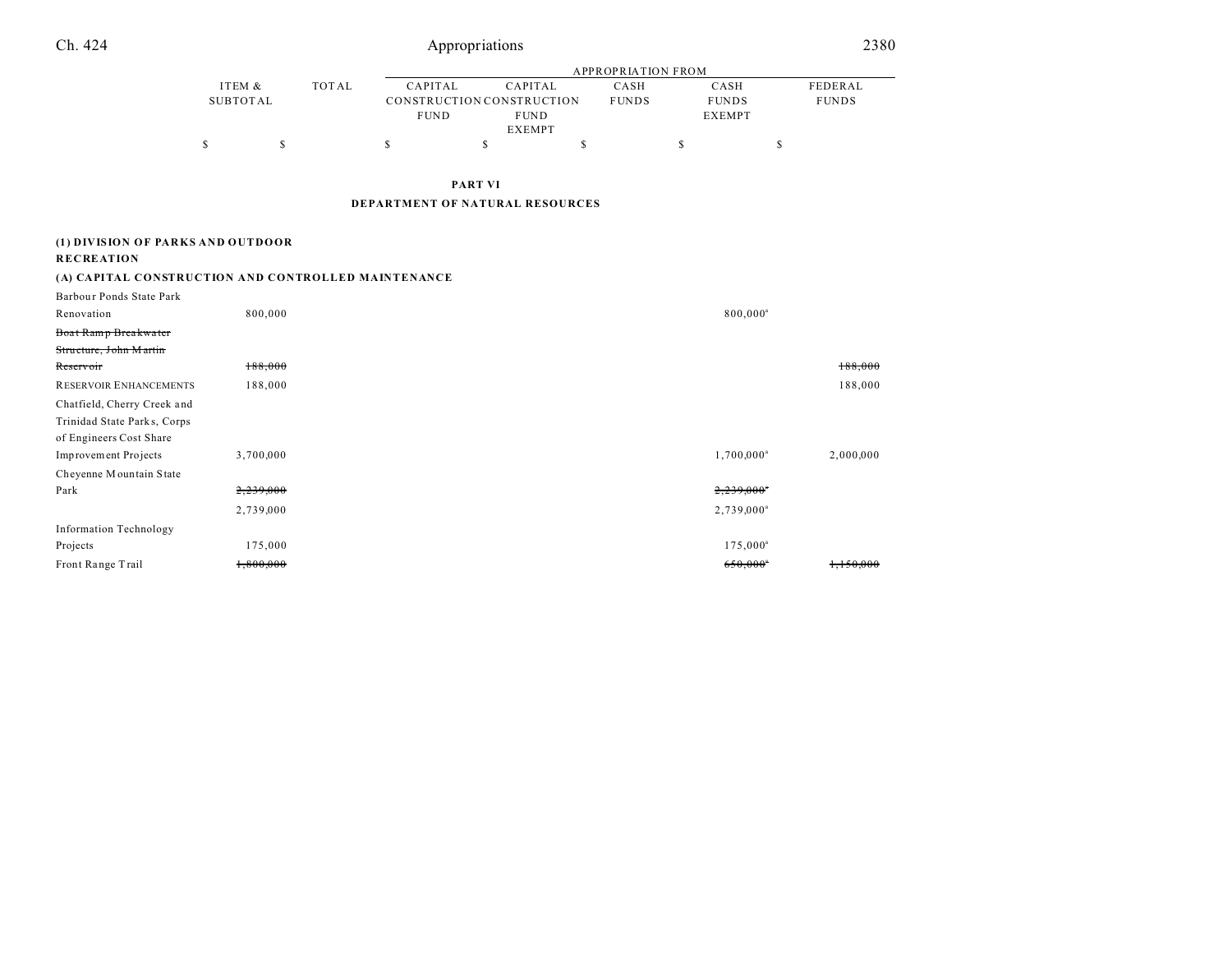|                                | 1,550,000 | $1,150,000^a$            | 400,000   |
|--------------------------------|-----------|--------------------------|-----------|
| John Martin State Park         | 250,000   | $250,000^a$              |           |
| Major Repairs, Minor           |           |                          |           |
| Recreation Improvements        | 2,700,000 | $2,700,000$ <sup>*</sup> |           |
|                                | 2,800,000 | $2,800,000^a$            |           |
| Mueller and Cheyenne           |           |                          |           |
| Mountain State Parks, Cabins   |           |                          |           |
| and Yurts                      | 787,000   | $787,000$ <sup>*</sup>   |           |
| New Park Opportunities         | 250,000   | $250,000^a$              |           |
| Off-Highway Vehicle            |           |                          |           |
| Program Grants and Minor       |           |                          |           |
| New Construction and           |           |                          |           |
| Renovation                     | 1,050,000 | 900,000°                 | 150,000   |
|                                | 1,200,000 |                          | 300,000   |
| Park Improvements and          |           |                          |           |
| <b>Buffer Acquisitions</b>     | 350,000   | 350,000 <sup>a</sup>     |           |
| Recreational Trails            |           |                          |           |
| Volunteer Partnership          |           |                          |           |
| Program                        | 35,000    | $35,000^a$               |           |
| Renovation of Bureau of        |           |                          |           |
| <b>Reclamation State Parks</b> | 2,000,000 | $1,000,000^a$            | 1,000,000 |
| <b>REVENUE ENHANCEMENTS</b>    | 2,037,000 | $2,037,000^a$            |           |
| Road Maintenance and           |           |                          |           |
| Improvements                   | 300,000   | 300,000 <sup>b</sup>     |           |
| Saint Vrain Corridor           | 5,974,000 | 5,974,000 <sup>a</sup>   |           |
| State Trails Program           | 1,500,000 | $350,000^a$              | 1,150,000 |
|                                | 1,950,000 |                          | 1,600,000 |

Ch. 424

Appropriations

2381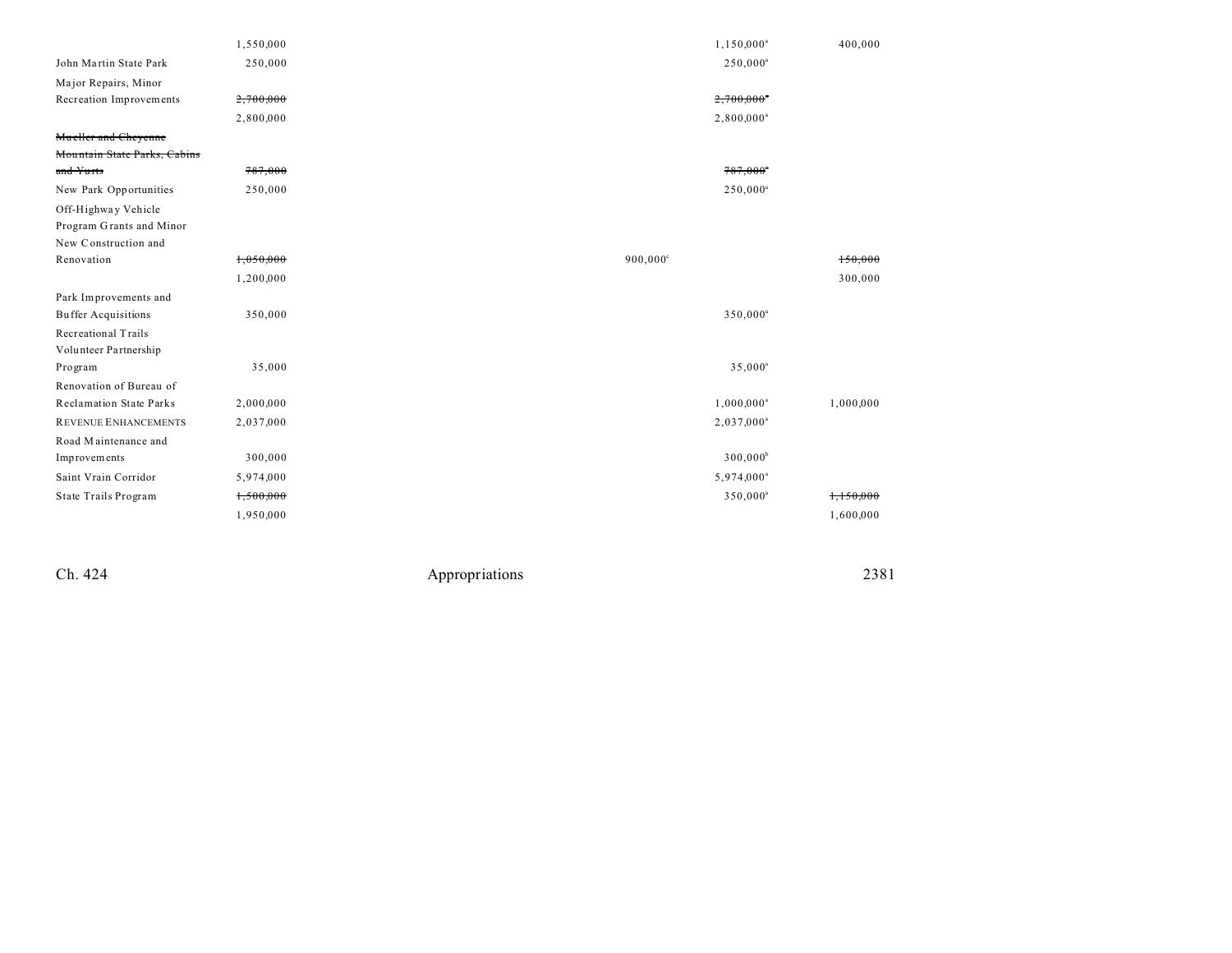| Ch. 424                   | Appropriations |                           |              |             |                           |                              |              |    |                   | 2382         |  |
|---------------------------|----------------|---------------------------|--------------|-------------|---------------------------|------------------------------|--------------|----|-------------------|--------------|--|
|                           |                | <b>APPROPRIATION FROM</b> |              |             |                           |                              |              |    |                   |              |  |
|                           | ITEM &         |                           | <b>TOTAL</b> | CAPITAL     | CAPITAL                   |                              | CASH         |    | CASH              | FEDERAL      |  |
|                           | SUBTOTAL       |                           |              |             | CONSTRUCTION CONSTRUCTION |                              | <b>FUNDS</b> |    | <b>FUNDS</b>      | <b>FUNDS</b> |  |
|                           |                |                           |              | <b>FUND</b> |                           | <b>FUND</b><br><b>EXEMPT</b> |              |    | <b>EXEMPT</b>     |              |  |
|                           | \$             | \$                        |              | \$          | S                         | S                            |              | \$ |                   | \$           |  |
| Staunton State Park,      |                |                           |              |             |                           |                              |              |    |                   |              |  |
| Acquisition of Additional |                |                           |              |             |                           |                              |              |    |                   |              |  |
| Property                  |                | 500,000                   |              |             |                           |                              |              |    | $500,000^{\circ}$ |              |  |
| Water Acquisitions/Lease  |                |                           |              |             |                           |                              |              |    |                   |              |  |
| Options and Dam Repairs   |                | 600,000                   |              |             |                           |                              |              |    | $600,000^a$       |              |  |
| Wildfire Prevention       |                | 650,000                   |              |             |                           |                              |              |    | $250,000^a$       | 400,000      |  |
|                           |                |                           | 25,848,000   |             |                           |                              |              |    |                   |              |  |
|                           |                |                           | 28,048,000   |             |                           |                              |              |    |                   |              |  |

<sup>a</sup> Of these amounts, \$8,250,000 \$9,600,000 shall be from the Division of Parks and Outdoor Recreation distribution of Lottery proceeds, and <del>\$10,360,000</del> \$11,360,000 shall be from Great Outdoors Colorado Board Grants. These amounts are shown for informational purposes only. Lottery proceeds are based on estimates and shown for informational purposes only. As more current projections of Lottery proceeds become available, the Division may make adjustments to the amounts and projects shown here.

<sup>b</sup> This amount shall be from the Highway Users Tax Fund pursuant to Section 33-10-111(4), C.R.S.

This amount shall be from the Off-Highway Vehicle Recreation Fund pursuant to Section 33-14.5-106, C.R.S.

#### **TOTALS PART VI**

**(NATURAL**

| ,                 |              |           |              |             |
|-------------------|--------------|-----------|--------------|-------------|
| <b>RESOURCES)</b> | \$33,819,109 | \$900,000 | \$26,544,828 | \$6,374,281 |
|                   | \$36,019,109 |           | \$28,894,828 | \$6,224,281 |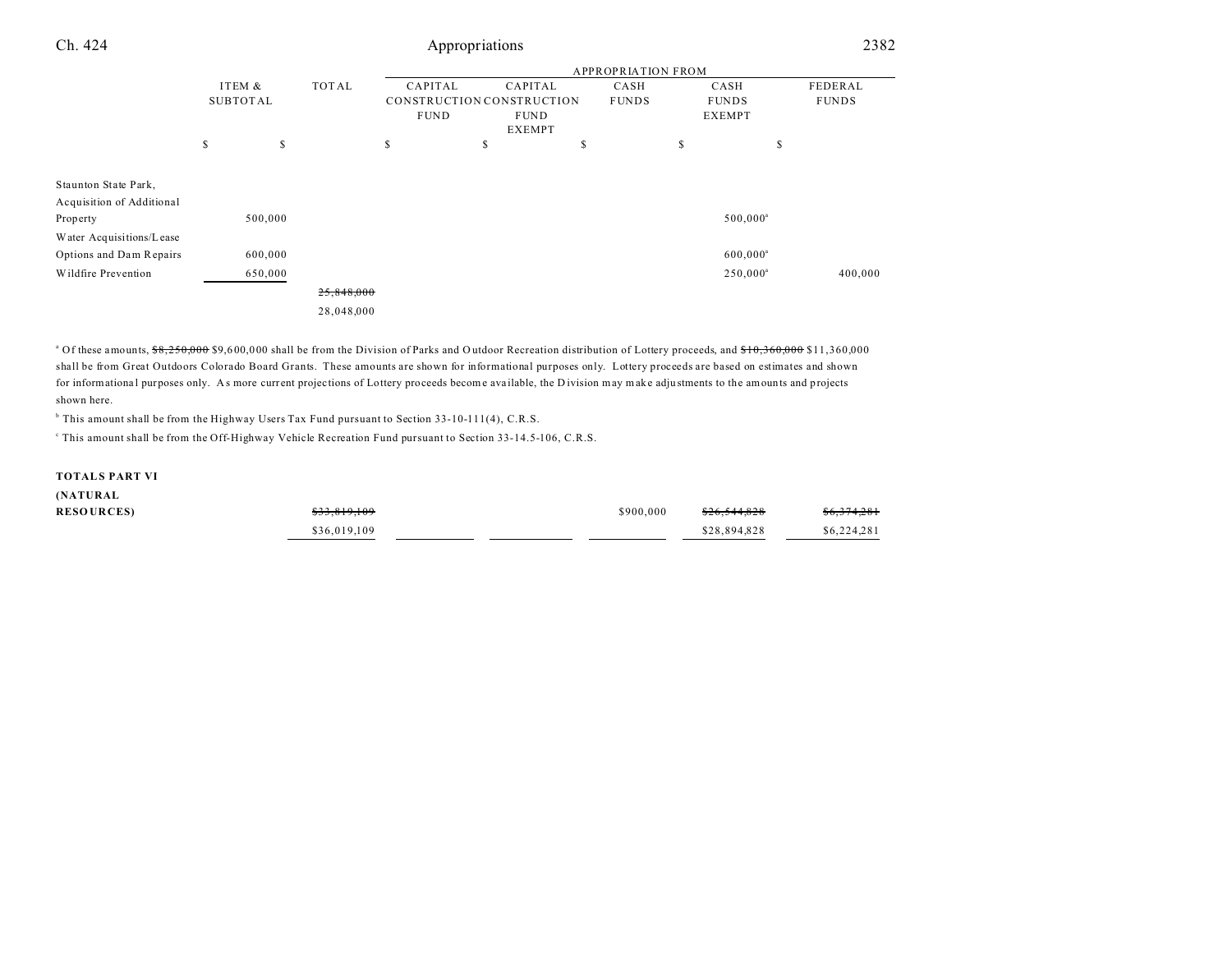## PART IX DEPARTMENT OF PUBLIC SAFETY

### (1) CAPITAL CONSTRUCTION

| Colorado State Patrol, Frisco  |           |           |                        |
|--------------------------------|-----------|-----------|------------------------|
| Troop Office Construction      |           | 1,250,097 | 1,250,097 <sup>a</sup> |
|                                | 1,250,097 |           |                        |
| <b>COLORADO STATE PATROL</b>   |           |           |                        |
| <b>CASTLE ROCK AND GRAND</b>   |           |           |                        |
| <b>JUNCTION TROOP OFFICES,</b> |           |           |                        |
| <b>GARAGES</b>                 | 500,000   |           | $500,000^{\circ}$      |
|                                |           | 1,750,097 |                        |

<sup>a</sup> This amount THESE AMOUNTS shall be from the Highway Users Tax Fund pursuant to Section 43-4-201 (3) (a), C.R.S.

### **TOTALS PART IX**

| (PUBLIC SAFETY) | \$1,250,097 | \$1,250,097" |
|-----------------|-------------|--------------|
|                 | \$1,750,097 | \$1,750,097  |

<sup>a</sup> This amount shall be from the Highway Users Tax Fund pursuant to Section 43-4-201 (3) (a), C.R.S.

#### **GRAND TOTALS**

| (CAPITAL CONSTRUCTION) | \$480,471,500 | \$9,420,498 | \$19,828,777 | <del>\$401.306.374</del> °  | \$49,915,851 |
|------------------------|---------------|-------------|--------------|-----------------------------|--------------|
|                        | \$486,376,981 |             |              | $$405.974.065$ <sup>a</sup> | \$51,153,641 |

<sup>a</sup> Of this amount, \$3,964,381 contains a (T) notation and \$1,953,097 \$2,453,097 is from the Highway Users Tax Fund pursuant to Section 43-4-201 (3) (a), C.R.S.

Ch. 424

Appropriations

2383